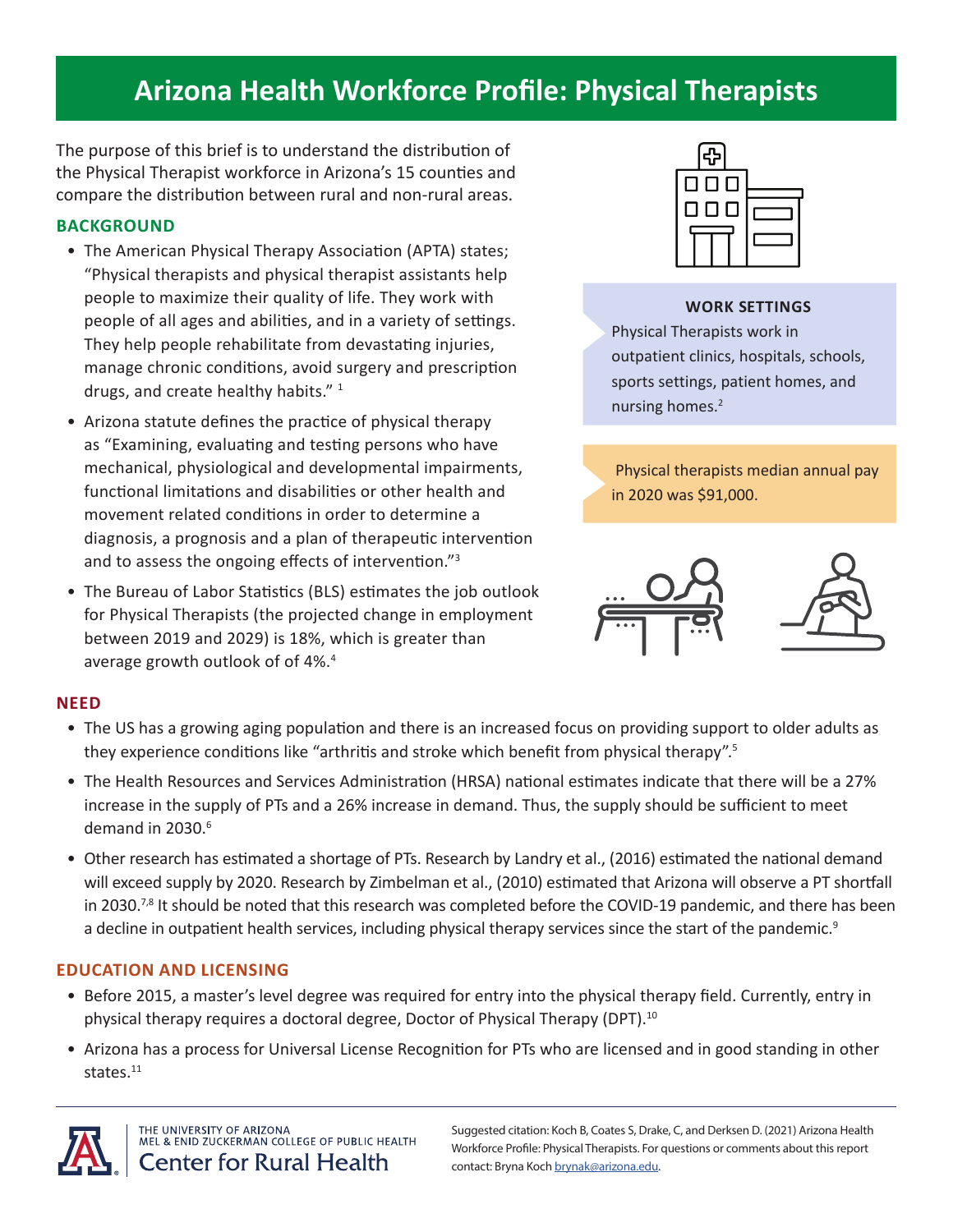#### **FINDINGS**

- Using population data from the U.S. Census American Community Survey 2019 we find that the distribution of PTs mirrors the population distribution in Arizona, with 93% of the workforce located in urban areas.
- While 10% of the population in Arizona lives in non-urban and rural areas, 7.4% of PTs are located in non-urban and rural areas.

|                         |           |                | <u>TTT</u>  |                    |                             |
|-------------------------|-----------|----------------|-------------|--------------------|-----------------------------|
|                         | Arizona   | Urban          | Large Rural | <b>Small Rural</b> | <b>Isolated Small Rural</b> |
| Population (%)          | 7,052,789 | 6,335,980 (90) | 412,134(6)  | 205,616(3)         | 99,059 (1)                  |
|                         | Arizona   | Urban          | Large Rural | <b>Small Rural</b> | <b>Isolated Small Rural</b> |
| <b>Total Number (%)</b> | 4,132     | 3,848 (93)     | 157(4)      | 112(3)             | 6(0.4)                      |
| Ratio per 10,000        | 5.9       | 6.1            | 3.8         | 5.4                | 1.5                         |

**93%** of physical therapists work in urban areas where there are 6.1 PTs per 10,000 population.



- In Arizona there are 5.9 PTs per 10,000 compared to an estimated 6.7 PTs per 10,000 nationally.<sup>12</sup>
- Arizona counties are grouped into tables below based on the National Center for Health Statistics (NCHS) urban-rural classification for counties. We make two changes and that is to group Pima with large and Pinal County with the medium size counties.
- The majority of PTs are located in Maricopa and Pima counties. However, some more rural and less populated counties have a higher ratio of PTs per 10,000 than Maricopa and Pima County, including Coconino and Yavapai counties.

| <b>Large Counties (metro)</b> |               |            |               | <b>Medium Counties (sm. metro)</b> |               |       |               | <b>Small Counties (Irg. /sm. rural)</b> |               |            |        |
|-------------------------------|---------------|------------|---------------|------------------------------------|---------------|-------|---------------|-----------------------------------------|---------------|------------|--------|
|                               | %             | Total      | <b>PTs</b>    |                                    | %             | Total | <b>PTs</b>    |                                         | %             | Total      |        |
|                               | State<br>Pop. | <b>PTs</b> | Per<br>10,000 |                                    | State<br>Pop. | PTs   | Per<br>10,000 |                                         | State<br>Pop. | <b>PTs</b> | 10,000 |
| Maricopa                      | 61.6          | 2,808      | 6.5           | Cochise                            | 1.8           | 38    | 3.0           | Apache                                  | 1.0           | 12         |        |
| Pima<br>14.4                  |               | 566        | 5.6           | Coconino                           | 2.0           | 160   | 11.6          | Gila                                    | 0.7           | 8          |        |
|                               |               |            |               | Mohave                             | 2.9           | 67    | 3.2           | Graham                                  | 0.6           | 6          |        |
|                               |               |            | Pinal         | 6.0                                | 99            | 2.3   | Greenlee      | 0.1                                     |               |            |        |
|                               |               |            |               | Yavapai                            | 3.3           | 161   | 7.0           | La Paz                                  | 0.3           |            |        |
|                               |               |            |               | Yuma                               | 3.0           | 88    | 4.2           | Navajo                                  | 1.6           | 17         |        |
|                               |               |            |               |                                    |               |       |               | Santa Cruz                              | 0.7           | 3          |        |



THE UNIVERSITY OF ARIZONA MEL & ENID ZUCKERMAN COLLEGE OF PUBLIC HEALTH **Center for Rural Health** 

Suggested citation: Koch B, Coates S, Drake, C, and Derksen D. (2021) Arizona Health Workforce Profile: Physical Therapists. For questions or comments about this report contact: Bryna Koch [brynak@arizona.edu](mailto:brynak@arizona.edu).